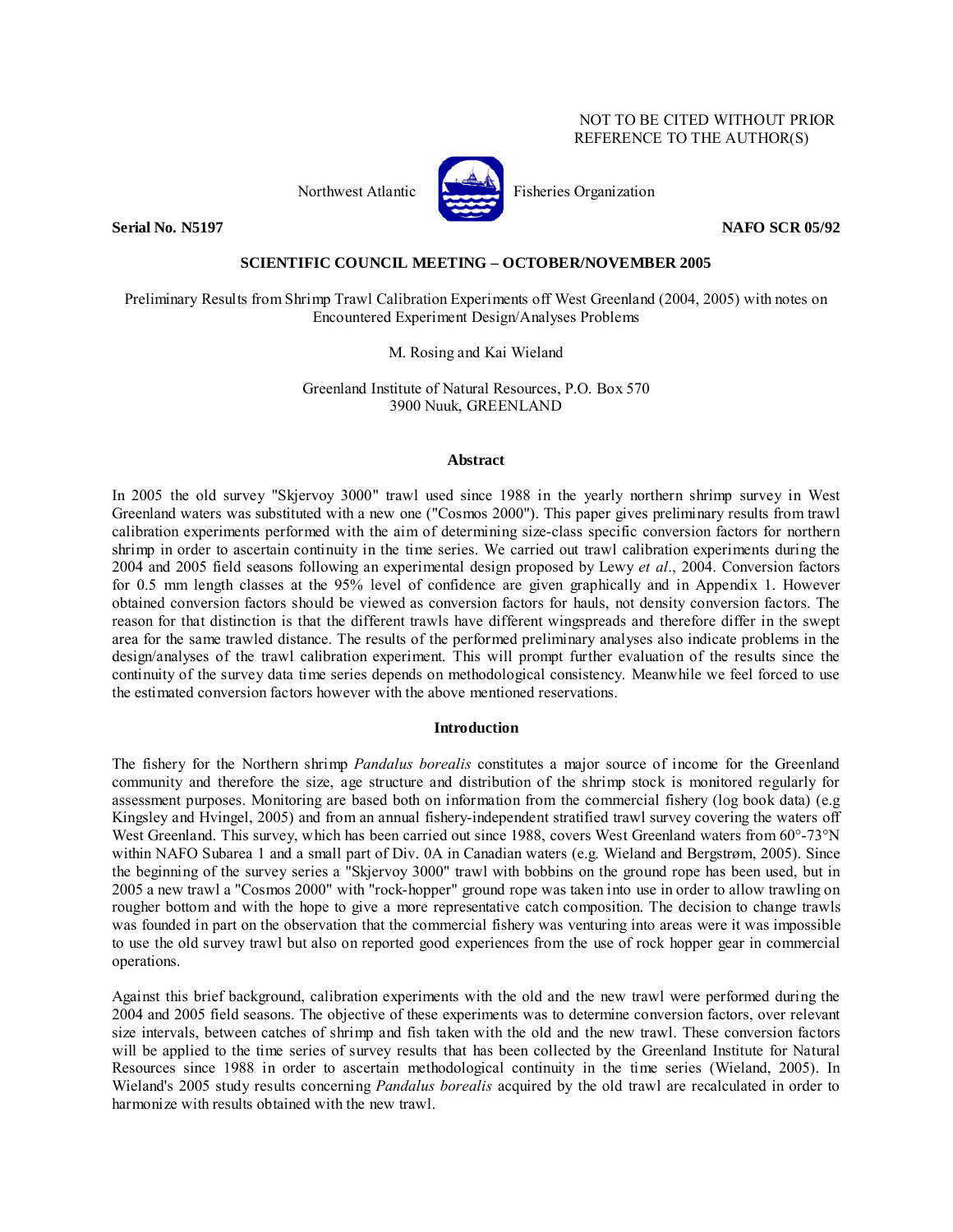According to Pelletier (1998) trawl calibration studies can be classified in two different groups each building on different philosophies and assumptions. One approach is the "paired hauls method" where stations close in time and space are assumed to have similar densities of the target species. A second group comprises area-based methods that build on the assumption that density and size structure of the target species are homogenous within a chosen stratum.

Our study represents a special case of the paired haul approach where successive hauls are made on the same track line within a very short period of time. The experimental design largely follows principles reported by Lewy *et al*., 2004. These authors reported results from calibration experiments performed in the Baltic Sea during the period 1999-2002 targeted towards cod and cod surveying with two different types of trawls.

In this paper we describe trawl calibration experiments carried out in 2004 and 2005 and provide conversion factors between the old and the new trawl for Northern Shrimp, *P. borealis*. We also briefly discuss some concerns regarding the design of the experiment and/or the analyses of the data. This is the first instance the method developed by Lewy *et al*., 2004 has been applied on shrimp.

## **Material and Methods**

## *Experimental design*

The experimental design of the present study essentially follows the protocol reported by Lewy *et al*. in 2004. As in that study, we used four different types of paired haul combinations:

- 0. old-old (contributes to the estimation of the depletion factor of the Sk30)
- 1. old-new and
- 2. new-old ( both combinations contribute to the estimation of the conversion factor between Sk30 and Co20)
- 3. new-new (contributes to the estimation of the depletion factor of the Co20)

In total 68 pairs of hauls were performed (40 in 2004 and 28 in 2005) (Table 1) at depths of between 166 and 597 meters within NAFO Subarea 1C and 1B.

| Type of pair     |   |    |    | All types |
|------------------|---|----|----|-----------|
| 2004             | 8 |    | 14 | 40        |
| 2005             | Q |    |    | 28        |
| Total both years |   | 19 | 20 | 68        |

Table 1. Number of paired hauls of different types performed during trawl calibration experiments in 2004 and 2005

## *Treatment of the catch*

.

From each catch a sample of between 2 and 4 kg of shrimp was taken and sorted to species. Oblique carapace length (CL) of *P. borealis* was measured to the nearest 0.1 mm with the aid of slide callipers (e.g. Bergstrøm, 2000). Based on these measurements we calculated length frequency distributions for all experimental hauls and used these for the further analysis.

## *Analytical Methods*

In each type of paired haul the probability that a sampled individual is found in the sub-sample of the first haul, on the condition that it is sampled, in any of the two hauls, is given by:

|          | First Haul            | Second Haul                   |
|----------|-----------------------|-------------------------------|
| Type $0$ | $E(U_0^1) = q_{old}D$ | $E(U_0^2) = q_{old} \alpha D$ |
| Type 1   | $E(U_1^1) = q_{old}D$ | $E(U_1^2) = q_{new}\alpha D$  |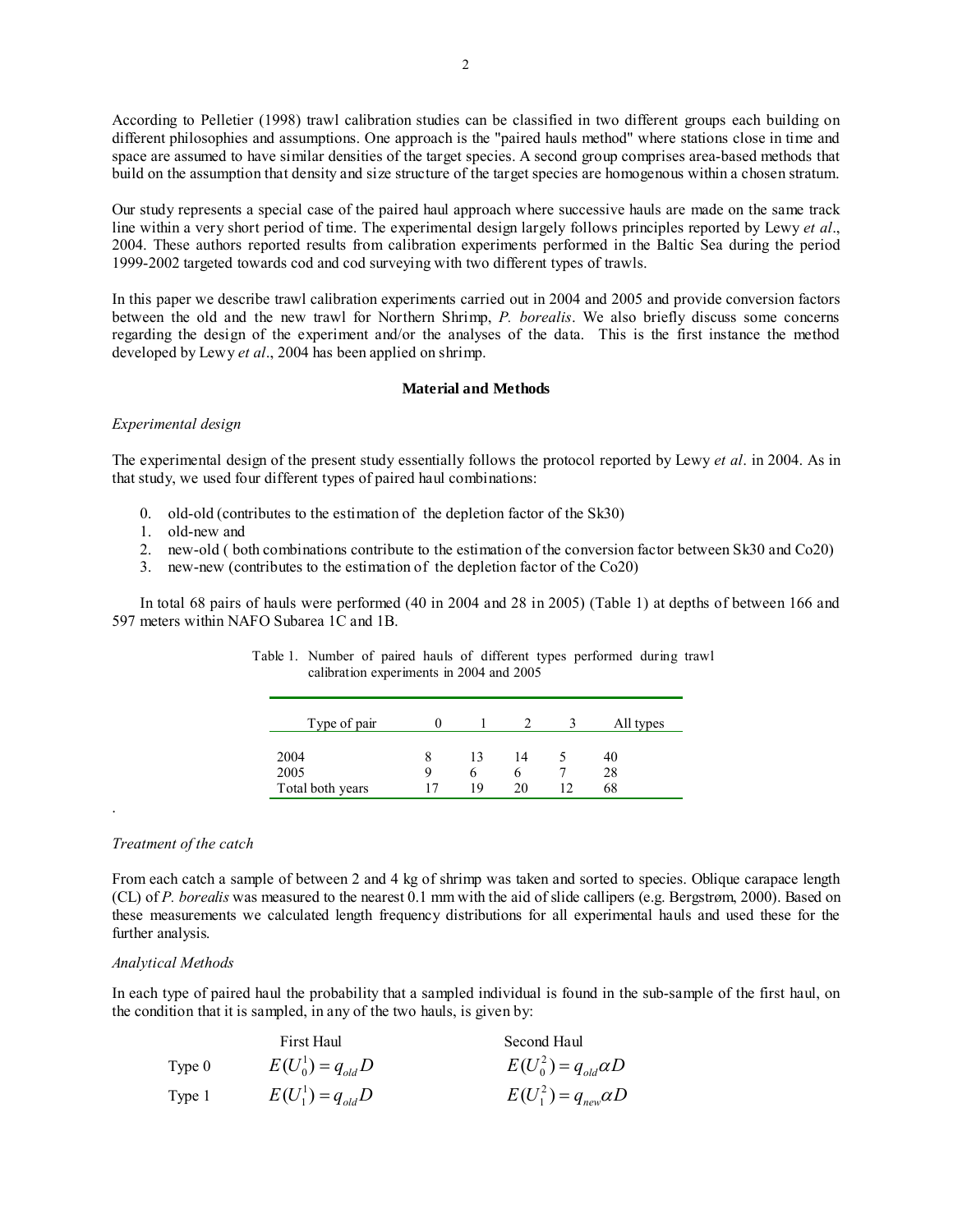| Type 2 | $E(U_2^1) = q_{new}D$ | $E(U_2^2) = q_{old}\beta D$ |
|--------|-----------------------|-----------------------------|
| Type 3 | $E(U_3^1) = q_{new}D$ | $E(U_3^2) = q_{new}\beta D$ |

where *U* denotes the CPUE estimated at the location where the double haul took place. The symbol α denotes the depletion factor of the old trawl (in this study the SK30), *β* denotes the depletion factor of the new trawl (Co 20 in this study). If we change the object of interest from the total catch U to the sub-sample *S* and assume that each catch has a known sampling fraction *sf* (*sf,* is in pragmatic terms the ratio between the weight of the sub-sample and total catch) we end up with the following expressions.

|          | First Haul                              | Second Haul                                          |
|----------|-----------------------------------------|------------------------------------------------------|
| Type $0$ | $E(S_0^1) = q_{old} \cdot D \cdot sf_1$ | $E(S_0^2) = q_{old} \cdot \alpha \cdot D \cdot sf_2$ |
| Type 1   | $E(S_1^1) = q_{old} \cdot D \cdot sf_1$ | $E(S_1^2) = q_{new} \cdot \alpha \cdot D \cdot sf_2$ |
| Type 2   | $E(S_2^1) = q_{new} \cdot D \cdot sf_1$ | $E(S_2^2) = q_{old} \cdot \beta \cdot D \cdot sf_2$  |
| Type 3   | $E(S_3^1) = q_{new} \cdot D \cdot sf_1$ | $E(S_3^2) = q_{new} \cdot \beta \cdot D \cdot sf_2$  |

Now we can find  $S^1 \mid S$  (the conditional probability that a sampled individual came from haul 1 given that it was sampled) for each experiment type

$$
S_0^1 | S_0 = \frac{q_{old} \cdot D \cdot sf_1}{q_{old} \cdot \alpha \cdot D \cdot sf_2 + q_{old} D \cdot sf_1} = \frac{sf_1}{sf_1 + sf_2 \cdot \alpha}
$$
  

$$
S_1^1 | S_1 = \frac{q_{old} \cdot D \cdot sf_1}{q_{old} \cdot D \cdot sf_1 + q_{new} \cdot \alpha \cdot D \cdot sf_2} = \frac{sf_1}{sf_1 + sf_2 \cdot \alpha \cdot \gamma}
$$
  

$$
S_2^1 | S_2 = \frac{q_{new} \cdot D \cdot sf_1}{q_{new} \cdot D \cdot sf_1 + q_{old} \cdot \beta \cdot D \cdot sf_2} = \frac{sf_1}{sf_1 + sf_2 \cdot \beta \cdot \gamma}
$$
  

$$
S_3^1 | S_3 = \frac{q_{new} \cdot D \cdot sf_1}{q_{new} \cdot D \cdot sf_1 + q_{new} \cdot \beta \cdot D \cdot sf_2} = \frac{sf_1}{sf_1 + sf_2 \cdot \beta \cdot \gamma}
$$

where  $\gamma$ , the conversion factor from old to new trawl, is given by:

$$
\gamma = q_{\rm new} / q_{\rm old}
$$

Then the conditional distribution of  $S_0^1 \mid S$  has a binomial distribution. Since the effort is the same for each haul in a pair an alternative interpretation is the conditional probability of a given individual being measured in the first sample, given that it is measured in either of the catches. This is equivalent to the Millar and Walsh method for paired trawl selection studies (Millar and Walsh, 1992).

In order to smooth the data, a running mean over  $+/-$  5 length bins, each length bin 0.5 mm was applied to the number of individuals in each size category in each haul. The parameters *α, β, γ* were then found by maximizing the sum of likely-hoods over all paired hauls. Instead of a parametric variance we used a bootstrap method (Manly, 1997) in which paired hauls with replacement are picked in 500 replicates. The middle value of *γ* from these replicates was then used as the average.

The dataset includes some outliers where the catch ratio between paired hauls is rather large. Those paired hauls were not omitted in the analysis but simply contribute to the overall variance in the experiment.

The rationale for using a bootstrap rather than a parametric variance is that *γ* is a ratio and determination of variances for ratios are less problematic using bootstrap methods than parametric methods.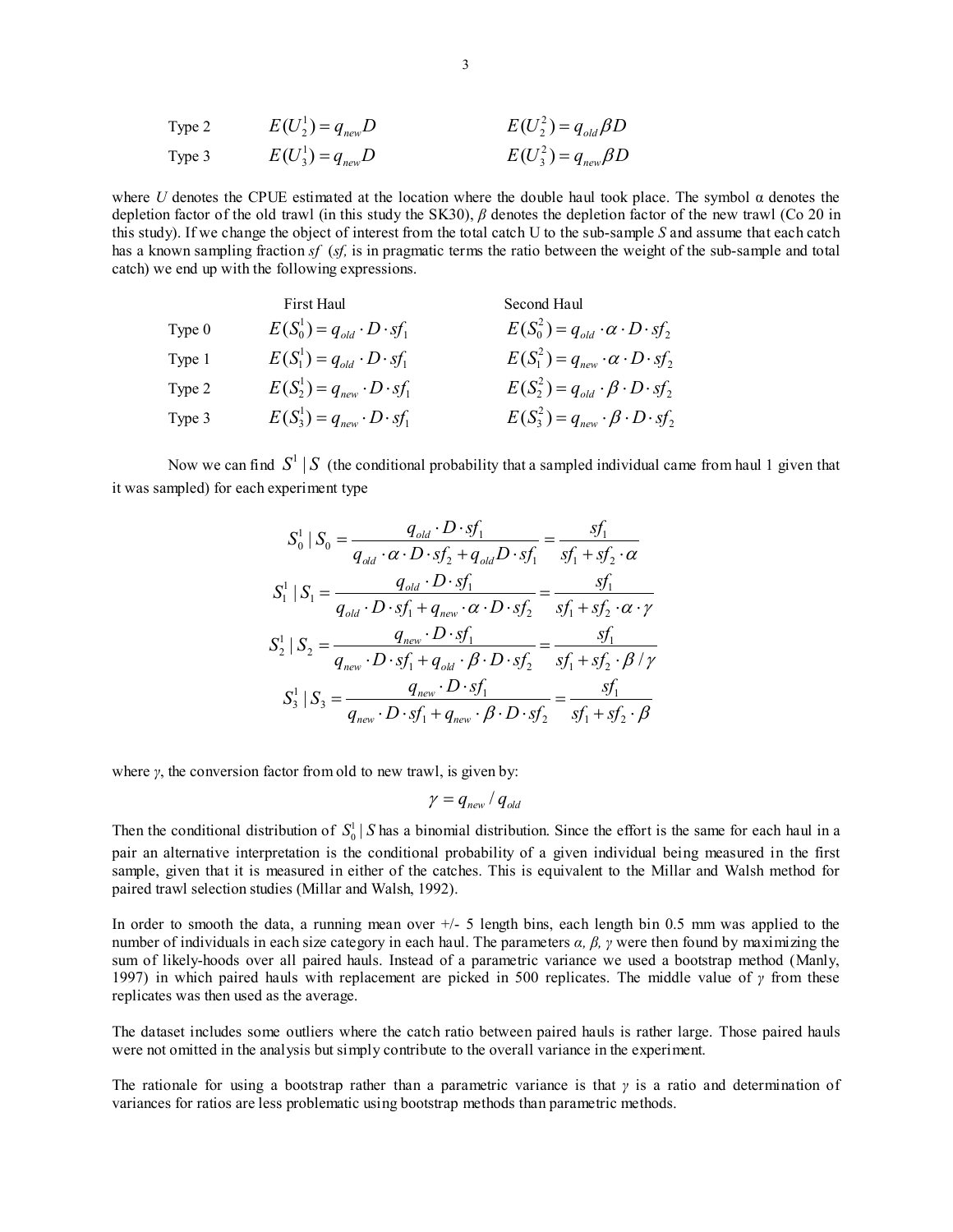It is worth noticing that the result of the experiment is a conversion factor for hauls, not a density conversion factor. The reason for that distinction is that the different trawls have different wingspreads and therefore differ in the swept area for the same trawled distance.

### *Evaluation of the experiment design.*

The general experimental design allows estimation of  $\alpha$ , and  $\beta$  from experiment types 0 and 1, and  $\alpha$  and  $\gamma$  from experiment types 2 and 3 i.e. the factor *β* may be estimated independently based on two different experiment types. If the method works properly estimates of *β* should be similar or very close to each other, independent of on which experiment group the estimates were performed. Since we performed all four of the experiment types it is therefore possible from our data to test this hypothesis. As a preliminary analysis we calculated the conversion factor *γ* for each length group using experiment types 0 and 1, 2 and 3 and all 4.

A significance test evaluating whether experiment types 2 and 3 gives a smaller *γ* value than experiments of types 0 and 1 was also performed. The test was performed on the carapace length group 22 mm since this group showed the largest difference in *γ* estimate between experiment groups.

#### **Results**

## *Conversion factors*

Estimated conversion factors for 0.5 mm length bins at the 95% level of confidence are illustrated in Fig. 1 and tabulated in Appendix 1.



Fig. 1. Plot showing estimated conversions factors for 0.5 mm length bins at the 95% level of confidence.

### *Evaluation of the experiment design*

Contrary to our expectation a fairly large discrepancy between estimates of *γ* based the different methods was found (Fig. 2). This discrepancy is largest in the length-classes where the sample size is largest (15-25 mm).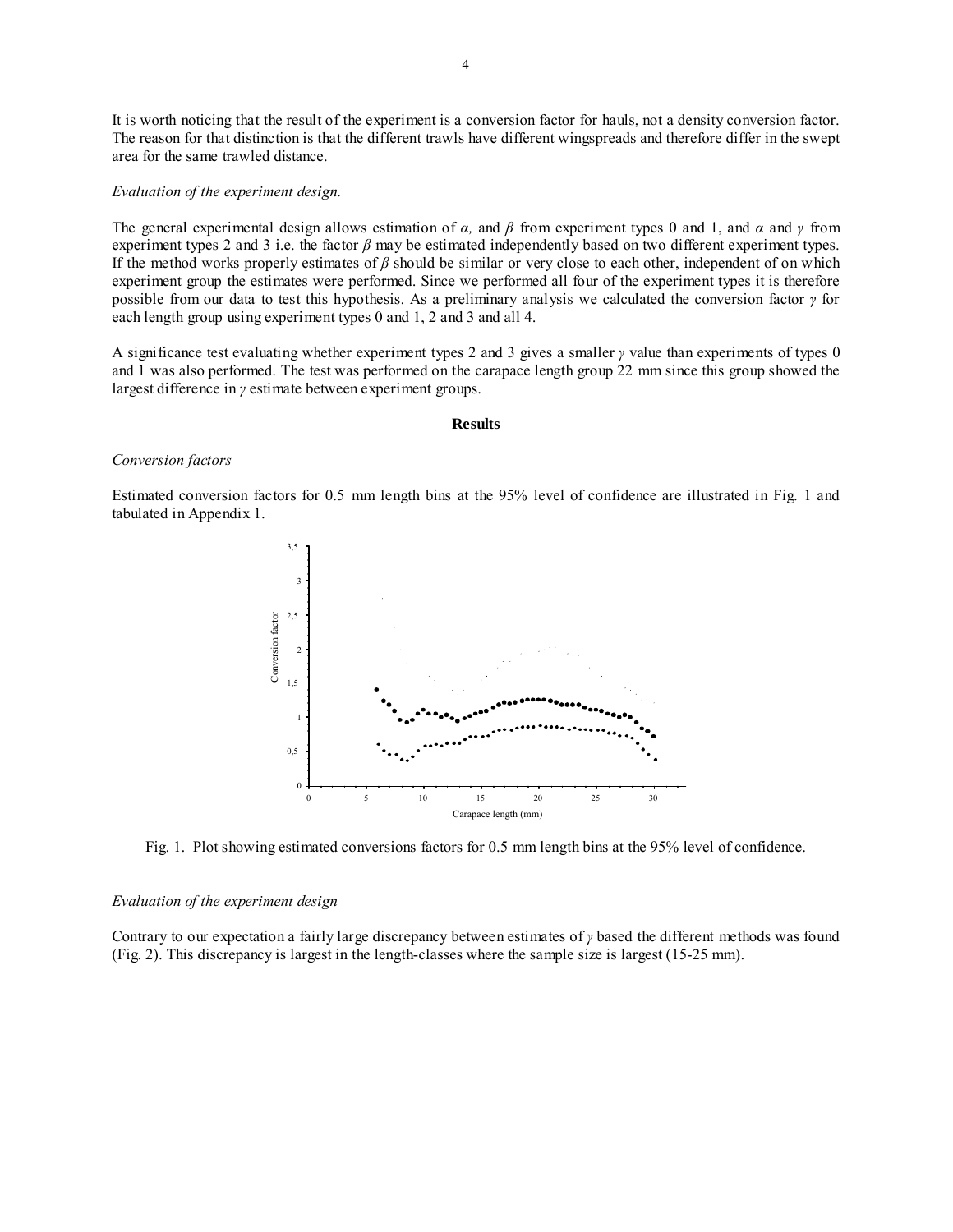Conversion factors with various methods



Fig. 2. Graph showing the conversion factor *γ* estimated based on paired haul combinations 0 and 1, 2 and 3, and all paired haul combinations.

A significance test evaluating whether experiment types 2 and 3 gives a smaller *γ* value than experiments of types 0 and 1 gave a p value of 0.22. This indicates a difference in estimates of *γ* at only the 78% level of confidence. This test was performed on the carapace length group of 22 mm since this group showed the largest difference in *γ* estimate between experiment groups.

## **Discussion and Conclusions**

As we understand the results of the performed preliminary analyses there seem to be a problem in the design/analyses of the trawl calibration experiment. This is disconcerting since the continuity of the survey data time series depends on methodological consistency.

We will continue to explore alternative ways of analyzing our data and report the results of these explorations. Meanwhile we feel forced to use the estimated conversion factors however with the above mentioned reservations.

#### **References**

BERGSTRØM, B. I., 2000. The Biology of *Pandalus*. *Adv. Mari. Biol*., **38**: 57-245.

KINGSLEY, M. C. S., and C. HVINGEL. MS 2005. The Fishery for Northern Shrimp (*Pandalus borealis*) off West Greenland, 1970-2005 *NAFO SCR Doc*., No. 83 Serial No. N5188

- LEWY, P., J. R. NIELSEN, and H. HOVGARD. 2004. Survey gear calibration independent of spatial fish distribution. *Can. J. Fish. Aquat. Sci*., **61**: 636-647.
- MILLAR, R. B., and S. J. WALSH 1992 Analysis of trawl selectivity studies with an application to trouser trawls. *Fish. Res.*, **13**: 205-220
- PELLETIER, D. 1998. Intercalibration of research survey vessels in fisheries: a review and an application. *Can. J. Fish. Aquat. Sci*., **55**: 2672-2690.